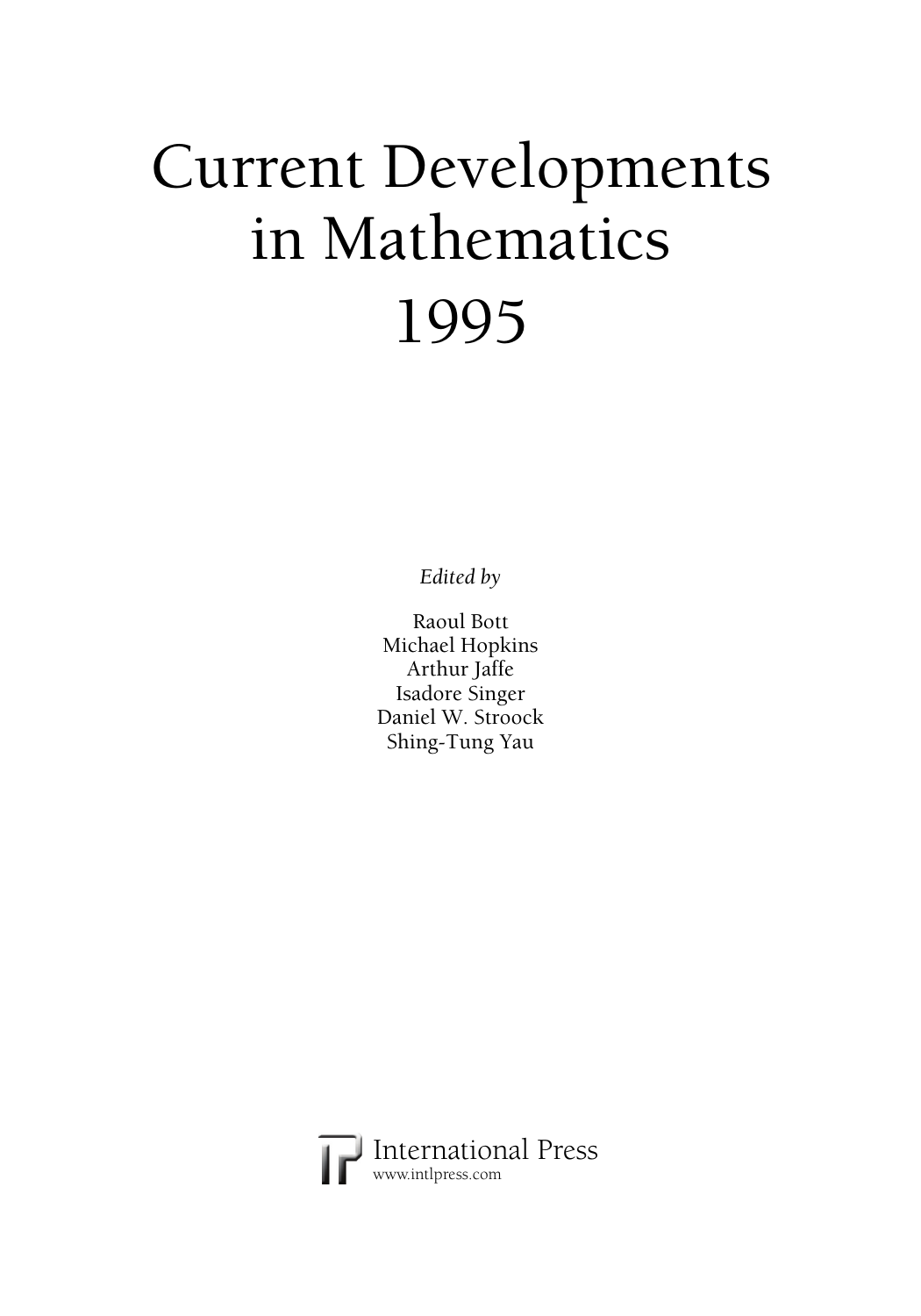Current Developments in Mathematics, 1995

Editorial Board:

Raoul Bott Arthur Jaffe Shing-Tung Yau

Harvard University Cambridge, Massachusetts Michael Hopkins Isadore Singer Daniel W. Stroock

Massachusetts Institute of Technology Cambridge, Massachusetts

Copyright © 2004, 2012 by International Press Somerville, Massachusetts, U.S.A.

All rights reserved. Individual readers of this publication, and non-profit libraries acting for them, are permitted to make fair use of the material, such as to copy a chapter for use in teaching or research. Permission is granted to quote brief passages from this publication in reviews, provided the customary acknowledgement of the source is given. Republication, systematic copying, or mass reproduction of any material in this publication is permitted only under license from International Press.

 Excluded from these provisions is material in articles to which the author holds the copyright. In such cases, requests for permission to use or reprint should be addressed directly to the author. (Copyright ownership is indicated in the notice on the first page of each article.)

ISBN 978-1-57146-232-9

*Paperback reissue 2012. Originally published in 1994 under ISBN 1-57146-029-2 (casebound). The preface, table of contents, and papers herein are reproduced in facsimile from the original publication.* 

Printed in the United States of America.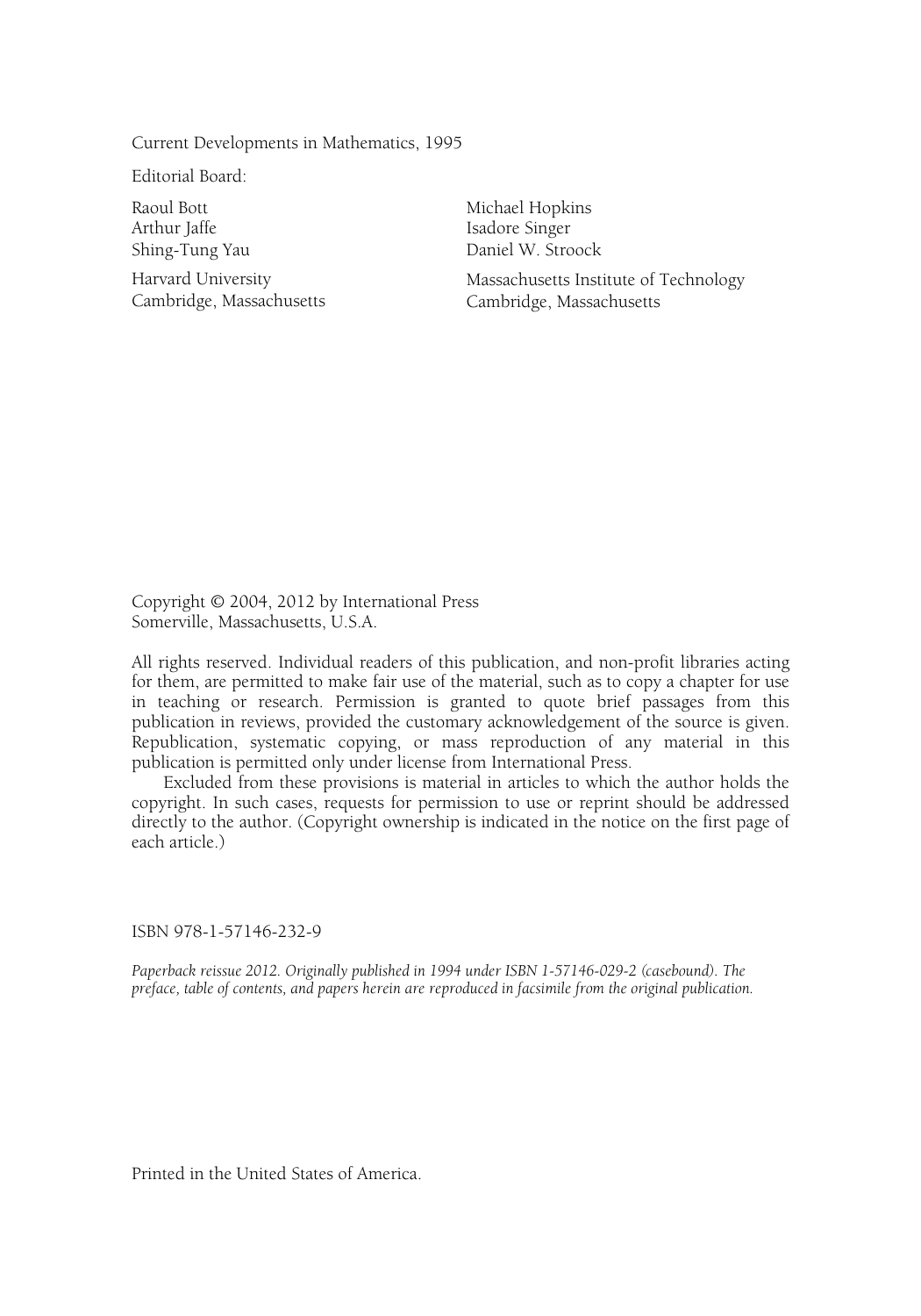## Preface

In the fall of 1994, the departments of mathematics of Harvard University and the Massachusetts Institute of Technology joined forces to establish what they hope will be an annual seminar devoted to the exposition of current developments in mathematics. Each year the content of the seminar will be determined by a committee made up of representatives from each of the two departments. For the 1995 seminar, the members of the committee were Raoul Bott, Arthur Jaffe, and Shing-Tung Yau from Harvard, and Michael Hopkins, Isadore Singer and Daniel Stroock from M.I.T.

Although the committee attempts to choose subjects which they feel are of current interest, time constraints make it inevitable that only some important subjects can be covered. For this reason, the committee will sometimes avoid subjects which already enjoy wide exposure in seminars elsewhere. For example, this year the committee decided not to have talks about gauge theory invariants, in spite of the obvious appeal and enormous progress in this field.

Because the 1995 seminar was not even conceived until December 1994 and the speakers were not notified until the turn of the year, it is remarkable that we were able to produce the preliminary volume from manuscripts which were delivered in early April 1995, and, for this, we are all in the authors' debt. We hope that their efforts will be rewarded by the feedback which their talks and manuscripts provoke.

Finally, the organizers take this opportunity to thank several institutions without whose cooperation the seminar would not have been possible: the departments of mathematics at Harvard and M.I.T. for financial aid and the American Academy of Arts and Sciences for opening their facilities to us.

 $E ditors$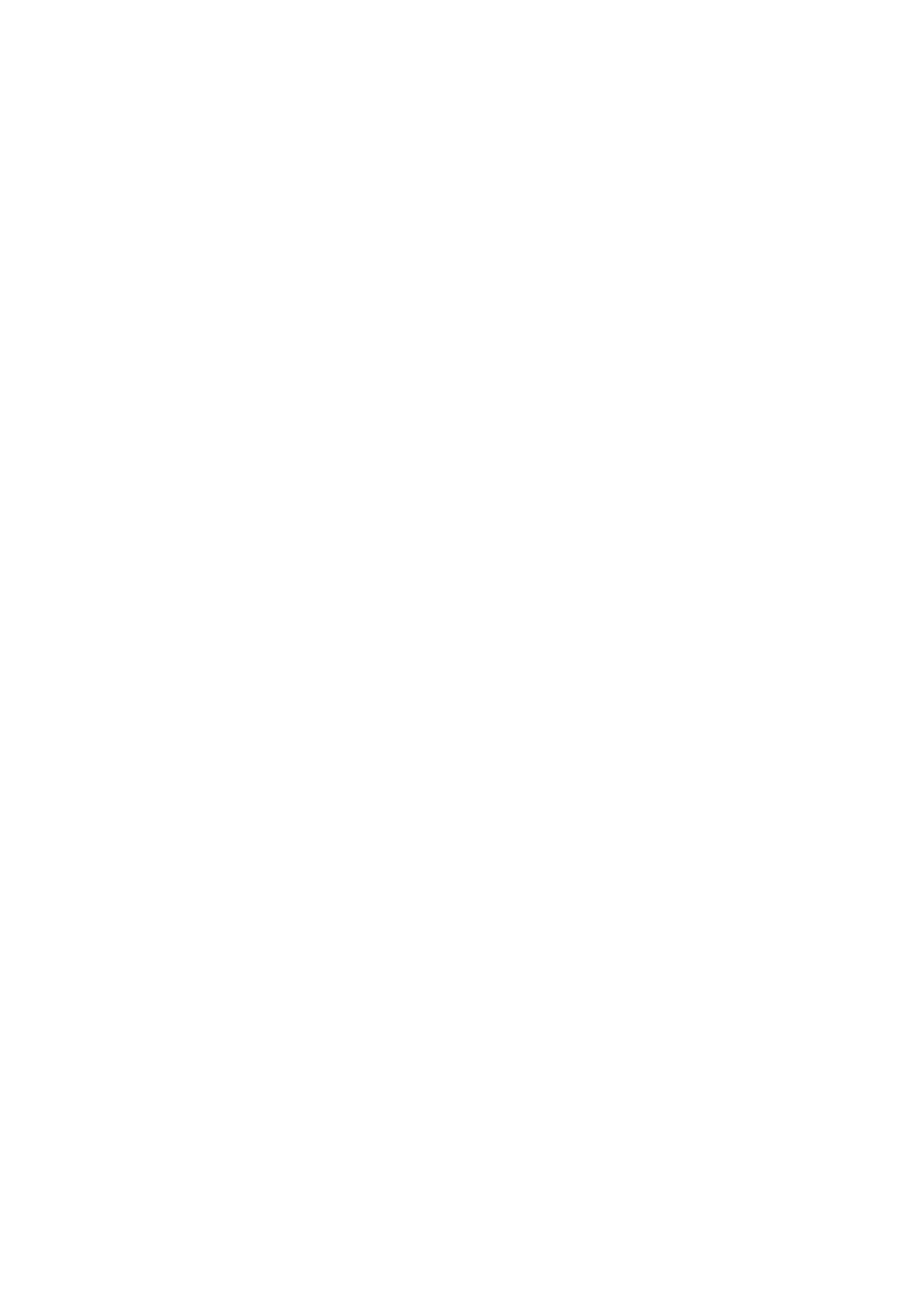## **Contents**

|                  | <b>Fermat's last theorem</b> by H. Darmon, F. Diamond and R. Taylor      | 1   |
|------------------|--------------------------------------------------------------------------|-----|
| $\mathbf{1}$     | Elliptic curves and modular forms $\ldots \ldots \ldots \ldots \ldots$   | 15  |
| $\boldsymbol{2}$ |                                                                          | 45  |
| 3                | Modular forms and Galois representations                                 | 77  |
| 4                |                                                                          | 97  |
| 5                | Commutative algebra                                                      | 125 |
|                  | Renormalization ideas in conformal dynamics by $M$ . Lyubich             | 155 |
| 1                |                                                                          | 156 |
| $\bf{2}$         | Combinatorics of complex unimodal maps                                   | 158 |
| 3                | Parameter plane vs dynamical plane                                       | 163 |
| 4                |                                                                          | 165 |
| 5                |                                                                          | 172 |
| 6                |                                                                          | 179 |
| $\overline{7}$   |                                                                          | 183 |
| 8                | Appendix: Quasi-conformal maps                                           | 184 |
|                  |                                                                          |     |
|                  | Algebraic K-theory and traces by Ib Madsen                               | 191 |
| 1.               |                                                                          | 192 |
| $\overline{2}$   |                                                                          | 199 |
| 3                | The relative theorems $\ldots \ldots \ldots \ldots \ldots \ldots \ldots$ | 229 |
| 4                |                                                                          | 258 |
| 5                |                                                                          | 286 |
|                  | The classification of conformal dynamical systems by $C.T.$ Mc-          |     |
| Mullen           |                                                                          | 323 |
| 1                |                                                                          | 323 |
| $\overline{2}$   | Finiteness theorems and Teichmüller space                                | 325 |
| 3                |                                                                          | 332 |
| 4                | Topology of hyperbolic 3-manifolds                                       | 335 |
| 5                | Topology of rational maps $\ldots \ldots \ldots \ldots \ldots \ldots$    | 340 |
| 6                |                                                                          | 352 |